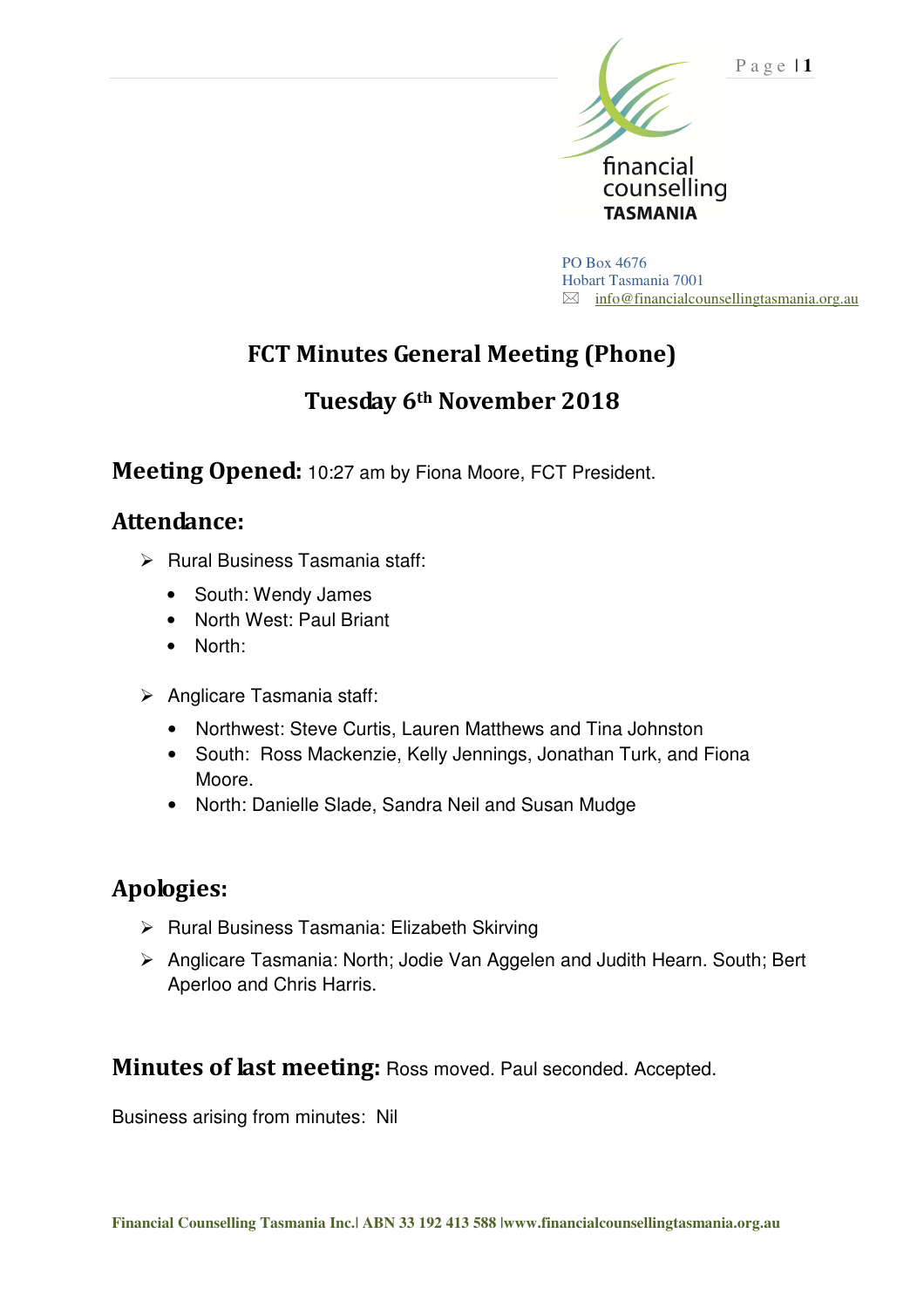#### **Presidents Report**

- Upcoming FCA Representative Council meeting on 22<sup>nd</sup> November
- Upcoming meeting to review National standards for membership on Thurs  $8<sup>th</sup>$ November – any feedback to Fiona to pass on
- Conference committee to start meeting soon

Wendy moved, Sandy seconded.

Secretary's Report – Nil

Treasurers Report – Nil

# **FCA Report:**

Participation in the current senate inquiry into payday lending, consumer leases including AfterPay. We are asked to send case studies to Fiona or FCA by 6<sup>th</sup> November, for inclusion in the inquiry.

FCA continue to review the National standards for membership. Send any feedback to Fiona to be passed on.

There is a committee working on the supervision policy. There has been discussion around the minimum standards needed. No updates at this stage, Fiona will advise after meeting in November.

# **Program Reports:**

**Rural Business Tasmania** – North has had rain in recent days, but remains dry. Grain prices and cash flow has been an issue. Busy but going OK.

**Anglicare** – Anglicare has been successful in securing all three Commonwealth Financial Counselling services tenders. These include Financial Counselling for people affected by problem gambling, Financial Counselling and Capability, and the National Debt Helpline.

Anglicare is participating in the senate enquiry into payday lending and consumer leases.

'Day in the life' project has been a success so far and we are receiving interest from other MP's to participate.

Welcome to James Davis who will be working two days per week in Hobart.

**Financial Counselling Tasmania Inc.| ABN 33 192 413 588 |www.financialcounsellingtasmania.org.au**